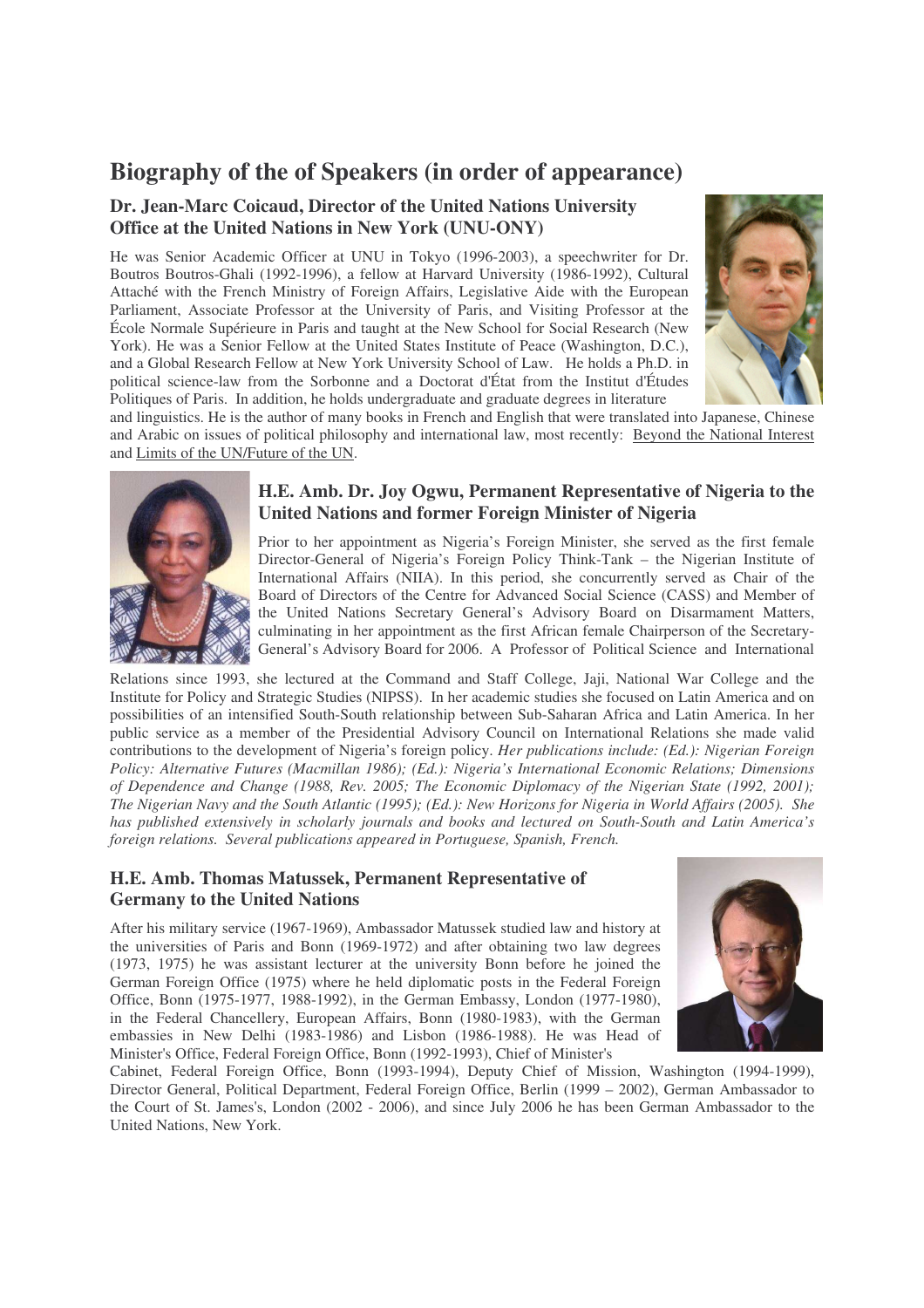

### **Under Secretary-General and Executive Director of UNEP, Mr. Achim Steiner**

Prior to his current position, Mr. Steiner was the Director-General of IUCN (the World Conservation Union). His professional career has included assignments with governmental and non-governmental, as well as international organizations in different parts of the world. In Washington, where he was Senior Policy Adviser of the IUCN Global Policy Unit, he led the development of new partnerships between the environment community and the World Bank and United Nations system. In South-East Asia, he worked as Chief Technical Adviser on a programme for sustainable management of Mekong River watersheds. In 1998, he was appointed Secretary-General of the World Commission on Dams. In 2001, he was appointed Director-General of the

World Conservation Union. Mr. Steiner was born in Brazil in 1961 where he lived for 10 years. His educational background includes a Bachelor of Arts from the University of Oxford, as well as a Master of Arts from the University of London with specialization in development economics, regional planning, and international development and environment policy. He also studied at the German Development Institute in Berlin and the Harvard Business School. He serves on a number of international advisory boards.



### **Prof. Dr. Ursula Oswald Spring, UNAM-CRIM, Cuernavaca, Mexico, 1 st Munich Re Chair on Social Vulnerability, UNU-EHS**

Research professor at the National University of Mexico (UNAM) in the Regional Multidisciplinary Research Center (CRIM). Professor Oswald was General Attorney of Ecology in the State of Morelos (1992-1994) and National Delegate of the Federal General Attorney of Environment from 1994-1995. She was President of the International Peace Research Association (1998-2000); General Secretary of the Latin-American Council for Peace Research (2002-2006). For her scientific work she received the *Price Sor Juana Inés de la Cruz* (2005), the *Environmental Merit in Tlaxcala*, Mexico (2005. 2006); the *Price of Development of the UN* in Geneva. She was recog-

nized as *Women Academic in UNAM* in 1990 and 2000; *Women of the Year* 2000. She works on non-violence and sustainable agriculture with peasants and women and with *Diverse Women for Diversity*.

### **PD Dr. Hans Günter Brauch, FU Berlin, UNU-EHS; AFES-PRESS chair; Editor, Hexagon Book Series, Springer Publishers**

Adj. Prof. (Privatdozent) at the Faculty of Political Science and Social Sciences, Free University of Berlin; since 2005 fellow at the Institute on Environment and Human Security of the United Nations University (UNU-EHS); since 1987 chairman of Peace Research and European Security Studies (AFES-PRESS). He was guest professor of international relations at the universities of Frankfurt on Main, Leipzig and Greifswald and at the teachers training college in Erfurt. From 1976-1989 he was research associate at Heidelberg and Stuttgart universities, a research fellow at Harvard and Stanford University and he was also teaching at the universities of Darmstadt, Tübingen, Stuttgart and Heidelberg.



Coeditor of: *Security and Environment in the Mediterranean* (2003); *Globalization and Environmental Challenges* (2008); *Facing Global Environmental Change* (2009); *Coping with Global Environmental Change, Disasters and Security* (2010).

# **Important Links**

Publisher: http://www.springer.com/environment/book/978-3-540-68487-9

Editors: http://www.afes-press-books.de/html/hexagon\_04.htm

List of content, texts of all forewords and preface essays http://www.springer.com/cda/content/document/cda\_downloaddocument/9783540684879 p1.pdf?SGWID=0-0-45-651498-p173821404

Chapter 2 (free sample chapter)

J.R. McNeill: The International System, Great Powers, and Environmental Change since 1900